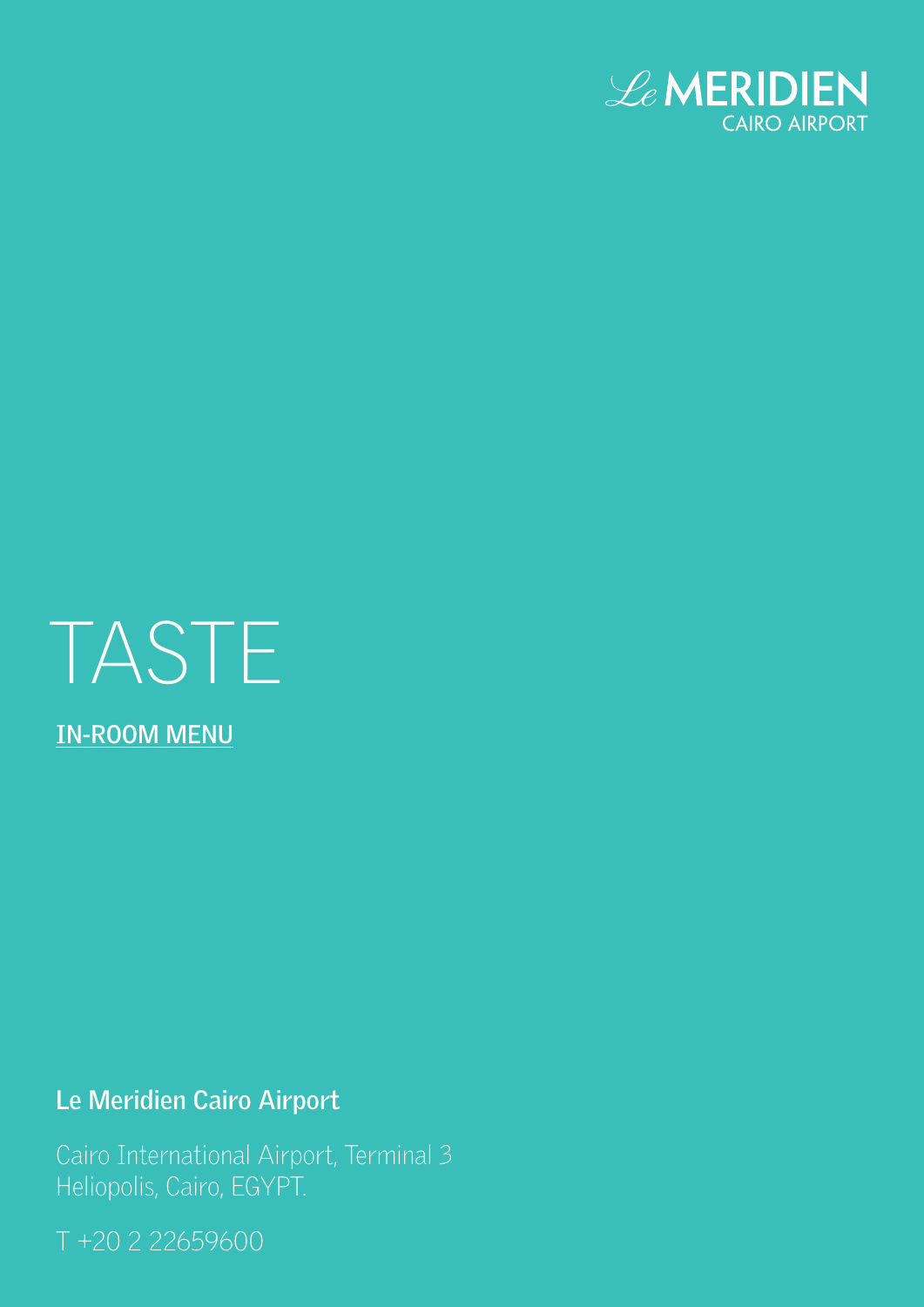| قائمه طعام اليوم                                                                                                                            | ALL DAY DINING                                                                                | الافطار                       | FROM 7:00 AM TO 11:00 AM                                                                                                                                                                                                                                                                                                                                                                                       | IN ROOM DINING BREAKFAST                                                                                                                                                                                               |
|---------------------------------------------------------------------------------------------------------------------------------------------|-----------------------------------------------------------------------------------------------|-------------------------------|----------------------------------------------------------------------------------------------------------------------------------------------------------------------------------------------------------------------------------------------------------------------------------------------------------------------------------------------------------------------------------------------------------------|------------------------------------------------------------------------------------------------------------------------------------------------------------------------------------------------------------------------|
| FROM 11:00 AM TO 11:00 PM                                                                                                                   |                                                                                               |                               |                                                                                                                                                                                                                                                                                                                                                                                                                |                                                                                                                                                                                                                        |
| الشوربه                                                                                                                                     | <b>SOUPS</b>                                                                                  | عصير برتقال طازج              |                                                                                                                                                                                                                                                                                                                                                                                                                | SEASONAL FRESH SQUEEZED ORANGE JUICES 60.00                                                                                                                                                                            |
| شوربه عدس<br>80.00<br>عدس وكمون وليمون تقدم مع عيس محمص                                                                                     | <b>ARABIC LENTIL SOUP</b><br>Lentil, Cumin, Lemon Wedges and crispy Arabic Bread              | إفطار اميركى                  | <b>AMERICAN BREAKFAST</b><br>390.00<br>Fresh squeezed orange juice, two scrambled eggs served with a small grilled beef<br>medallion of 80 gr, a slice of Beef Bacon, potatoes, tomato and mushrooms. Fresh<br>baked bread rolls and Danish Pastries with jams honey and butter. Pancakes topped<br>with caramelized Banana and your choice of Maple Syrup or Nutella. A fresh<br>brewed pot of tea or coffee. |                                                                                                                                                                                                                        |
| 70.00<br>شوربه طماطم بالجمبرى                                                                                                               | <b>TOMATO AND SHRIMPS SOUP</b>                                                                |                               |                                                                                                                                                                                                                                                                                                                                                                                                                |                                                                                                                                                                                                                        |
| شوربه طماطم بطريقتنا الخاصه بالجمبرى والاعشاب                                                                                               | Homemade Tomato soup with Herbes and Shrimps                                                  | إفطار صحى                     | 360.00                                                                                                                                                                                                                                                                                                                                                                                                         | <b>FITNESS BREAKFAST</b>                                                                                                                                                                                               |
|                                                                                                                                             |                                                                                               |                               |                                                                                                                                                                                                                                                                                                                                                                                                                | Fresh squeezed orange juice, sliced fresh seasonal fruits of and two poached eggs                                                                                                                                      |
| المقبلات                                                                                                                                    | APPETIZERS                                                                                    |                               | on brown toast or eggs white omelet served with mushrooms. Whole grain breads,<br>low fat yogurt or skimmed milk served with jam, honey and butter, green tea or                                                                                                                                                                                                                                               |                                                                                                                                                                                                                        |
| مقىلات ياردە<br>280.00                                                                                                                      | <b>COLD MEZZEH PLATTER</b>                                                                    |                               |                                                                                                                                                                                                                                                                                                                                                                                                                | decaffeinated coffee                                                                                                                                                                                                   |
| Hommus, Mutable, Tabbouleh, Fattoush, Stuffed Vine leaves, Muhammara, Labneh,<br>حمص, متبل, تابوله , فاتوش, محشى ورق عنب, محمره, خبز لبناني | Arabic bread                                                                                  |                               |                                                                                                                                                                                                                                                                                                                                                                                                                | البيض المعد على طريقتك    THREE EGGS PREPARED TO YOUR LIKING     90.00<br>Prepared as an Omelet, Fried, scrambled, poached or boiled, served with Beckon,<br>potatoes, tomatoes and sautéed mushrooms and crispy Toast |
| 125.00<br>سلطه کابریزی                                                                                                                      | <b>CAPRESE SALAD</b>                                                                          | 95.00                         |                                                                                                                                                                                                                                                                                                                                                                                                                | SELECTION OF SWEET DANISH PASTRIES AND CROISSANTS                                                                                                                                                                      |
| جبنه مودزريلا وطماطم وريحان مع زيت زيتون بكر                                                                                                | Buffalo mozzarella, tomatoes, basil, extra virgin olive oil and balsamic vinegar              | تشكليه من المخبوزات           |                                                                                                                                                                                                                                                                                                                                                                                                                |                                                                                                                                                                                                                        |
|                                                                                                                                             |                                                                                               |                               |                                                                                                                                                                                                                                                                                                                                                                                                                | Three fresh Danish Pastries (Date, Fig and Peach) and two croissants. Butter, Honey<br>and jam                                                                                                                         |
| سلطه القيصر الكلاسيكيه<br>130.00                                                                                                            | <b>CLASSIC CAESAR SALAD</b><br>Lettuce iceberg, croutons, Caesar dressing, and baquette bread | الفواكه الموسمنة              | 125.00                                                                                                                                                                                                                                                                                                                                                                                                         | <b>SEASONAL FRUIT PLATTER</b><br>Fresh sliced seasonal fruits platter                                                                                                                                                  |
| خص وخبز مقرمش وخلطه القيصر المعروفة                                                                                                         |                                                                                               | ز بادی                        | 45.00                                                                                                                                                                                                                                                                                                                                                                                                          | A BOWL OF FRESH COLD YOGURT, 200 ML                                                                                                                                                                                    |
| 75.00<br>حمص                                                                                                                                | <b>HOMMUS</b><br>Puree of chickpeas with lemon and olive oil                                  |                               |                                                                                                                                                                                                                                                                                                                                                                                                                | Plain or low fat yoghurt or with fresh seasonal fruit salad for 50.00                                                                                                                                                  |
| حمص مهروس بالليمون وزيت الزيتون                                                                                                             |                                                                                               | ىان كىك                       | 85.00                                                                                                                                                                                                                                                                                                                                                                                                          | <b>HOT SWEET PANCAKES</b><br>Fresh Pancakes topped with caramelized Banana, served with Nutella or maple<br>syrup                                                                                                      |
| السندوتشات                                                                                                                                  | Sandwiches                                                                                    | فول وطعمته                    | 85.00                                                                                                                                                                                                                                                                                                                                                                                                          | <b>FOUL AND TAMIYA</b>                                                                                                                                                                                                 |
| 245.00<br>بيف برجرج<br>Beef burger, beef bacon, mushrooms, fried eggs, Mexican tomato sauce, pickles and                                    | <b>BEEF BURGER</b><br>French Fries                                                            |                               |                                                                                                                                                                                                                                                                                                                                                                                                                | Braised beans mixed diced sweet bell pepper, homemade Tamiya served with<br>tomato, Cucumber and pickles, Lemon, Tahina and Arabic bread                                                                               |
| البيف برجر مع رقائق اللحم البقري والمشروم يقدم مع الصوص المكسيكي الكلاسيكي<br>والبطاطس المحمرة                                              |                                                                                               |                               |                                                                                                                                                                                                                                                                                                                                                                                                                |                                                                                                                                                                                                                        |
| ساندوتش نادى لوميرديان<br>225.00<br>Crilled chicken broast, boof bacon, fried eggs, and vollow chooldar choose in a white Togst             | LE MERIDIAN CLUB SANDWICH                                                                     | مشروبات دافئة<br>قهوه اميريكى | 70.00                                                                                                                                                                                                                                                                                                                                                                                                          | <b>HOT BEVERAGES</b><br><b>BREWED FILTER COFFEE</b>                                                                                                                                                                    |

| <b>DREWED FILIER COFFEE</b> | 70.UU                                                    | مهوه ،میریحی   |
|-----------------------------|----------------------------------------------------------|----------------|
| <b>ESPRESSO</b>             | 60.00                                                    | الاسبر سو      |
| LATTE MACCHIATO             | 70.00                                                    | لاتيه مكياتو   |
| <b>HOT CHOCOLATE</b>        | 70.00                                                    | شىكولاتە ساخنە |
| PREMIUM DILMAH TEA          | 65.00                                                    | شای دلمه       |
|                             | English breakfast, Earl Grey, Sencha Extra Special Green |                |

Above prices are subject to 12% service charge and applicable government taxes.<br>To place your order, please press IN ROOM DINING button on your phone

Please note that if your room rate includes BREAKFAST, you can enjoy your breakfast in the main restaurant from 4:00 am - 10:30 am

"We welcome enquiries from customers who wish to know whether any dishes contain particular ingredients. Please inform your

Order-taker of any allergy or special dietary requirements that we should be made aware of, when preparing vour menu request'

### قائمه ط

| <b>CLASSIC CAESAR SALAD</b>                                    | 130.00 | سلطه القيصر الكلاسيكيه              |
|----------------------------------------------------------------|--------|-------------------------------------|
| Lettuce iceberg, croutons, Caesar dressing, and baquette bread |        |                                     |
|                                                                |        | خص وخبز مقرمش وخلطه القبصر المعروفة |

#### السندوت

ساندوتش ناد*ى* on, fried eaas, and vellow cheddar cheese in a white Toast  $\overline{a}$ bread with lettuce and tomato, served with French fries and a small coleslaw salad صدور دجاج ورقائق اللحم البقرى والبيض المقلى وشرائح الجبنه الشيدر بالتوست تقدم مع بطاكس محمره

# االطباق الرئيسيه COURSES MAIN

سالمون **390.00 STEAK SALMON** Pan seared Salmon Steak, served with sautéed Asparagus, steamed Basmati Rice and Garlic Butter sauce

فيلية السالمون مع االسبراجوس السوتيه واالرز البسمتي المسلوق وصوص الثوم بالذبده الملوخية المصرية **240.00 MOLOKHIA EGYPTIAN**

Our Traditional Egyptian Molokhia from blended leaves, flavored with coriander and garlic served with white rice With a grilled half chicken

الملوخية التقليدية المصرية بالكزبرة والثوم مع االرز المحلى والدجاج المشوى

| <b>VEGETABLES RATATOUILLE</b> | 140.00 | خضار الراتاتولى |
|-------------------------------|--------|-----------------|
|                               |        |                 |

Mix stew of vegetables herbs served with steamed basmati rice and Parmesan cheese تشكيله من الخضروات السوتيه مع الاعشاب تقدم مع الارز البسمتى المسلوق وجبن الراميزان

تشكيله المشويات **369.00 GRILL MIXED** Grilled Chicken, Kofta, Beef steak and Lamb Chops. Served with Oriental Rice, roasted vegetables and Tahina Sauce

الفراخ المشوية مع الكفتة والبيف البقري و ريشه ضأني وتقدم مع االرز الشرقى وصوص الطحينه.

| GRILLED BEEF TENDERLOIN 250 GRM. 369.00                                              | فيليه لحم البقر |
|--------------------------------------------------------------------------------------|-----------------|
| Grilled Beef Tenderloin served with Sautéed Vegetables, Mashed Potatoes and Mushroom |                 |
| Gravv Sauce                                                                          |                 |

الحم البقرى المشوى يقدم مع الخضار السوتيه والبطاطس المهروسه وصوص المشروم البنى.

#### المذاق

قائمة طعام الغرف

# TASTE **IN-ROOM MENU**